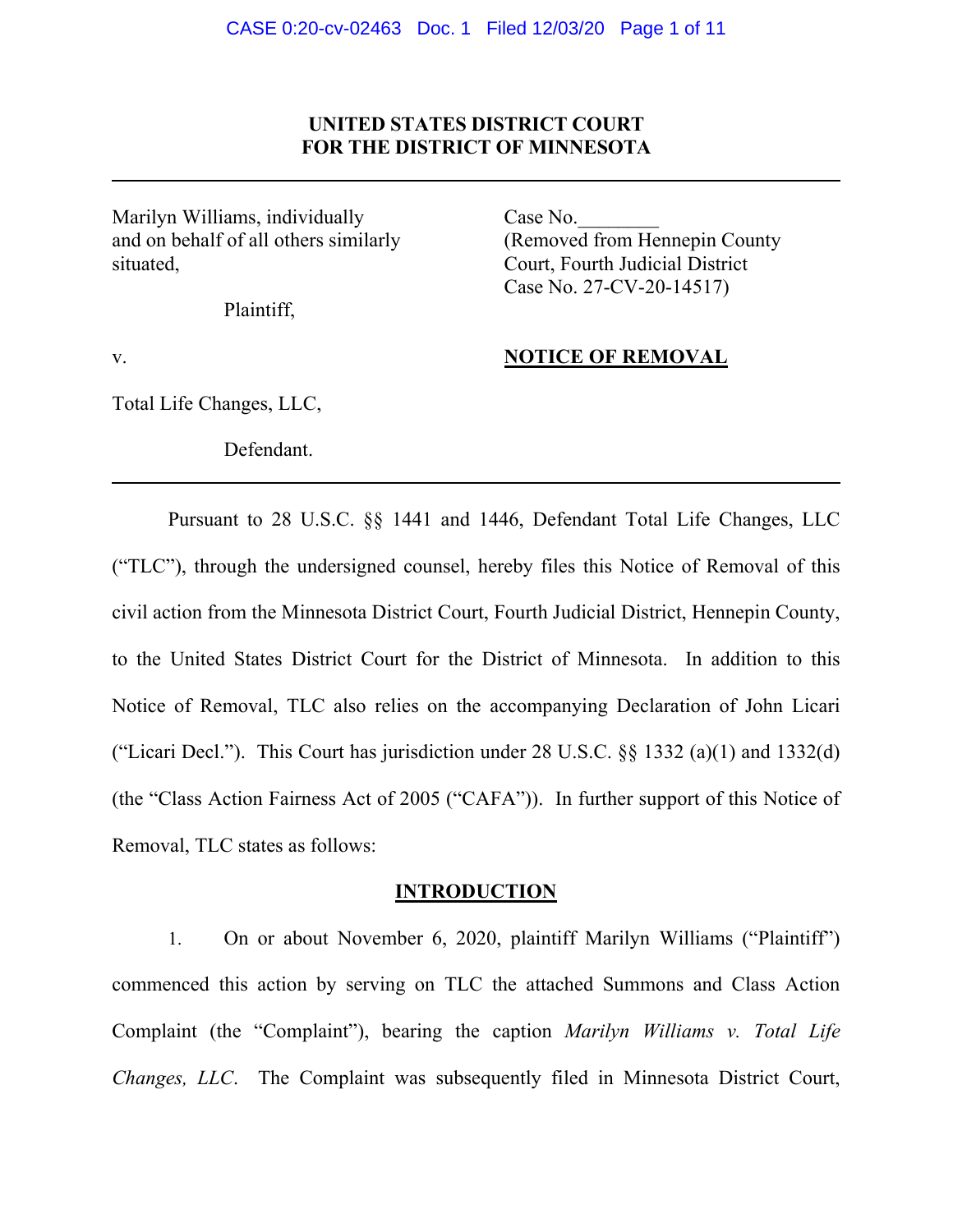#### CASE 0:20-cv-02463 Doc. 1 Filed 12/03/20 Page 2 of 11

Fourth Judicial District, Hennepin County, Minnesota, and assigned Minnesota State Court File Number 27-cv-20-14517. Pursuant to 28 U.S.C. § 1446(a), copies of all process, pleadings, orders and papers or exhibits served upon TLC are appended to this Notice of Removal as Exhibit A.

2. In the Complaint, Plaintiff alleges that TLC falsely advertised and labeled its Iaso Raspberry Lemonade Tea (the "Product") as "not containin[ing] Tetrahydrocannabinol ("THC") when in fact the product does contain THC." (Exhibit A, Complaint, ¶ 2.) Plaintiff alleges that "[a]fter purchasing and consuming" the Product, "Plaintiff failed her employer drug test and was terminated after the test came back positive for THC." (*Id.* ¶ 6.)

3. Plaintiff claims that TLC violated the Minnesota Consumer Fraud Act, Minn. Stat. § 325F.68 *et seq.*, the Minnesota Unlawful Trade Practice Act, Minn. Stat. § 325D.09 *et seq.*, and the Minnesota False Statements in Advertising Act, Minn. Stat. § 325F.67. (*Id.* ¶¶ 1-2, 82 -106.) Plaintiff also claims that TLC is liable under the common law. (*Id.* ¶¶ 107-112.)

4. Plaintiff seeks to pursue such claims on her own behalf, and also seeks to represent, and pursue such claims on behalf of, a class of "[a]ll persons who within the last six years of the filing of the complaint: (1) purchased [the Product] from [TLC] or [TLC's] Life Changers; (2) while residing in Minnesota; (3) for personal use and not resale." (*Id.* ¶ 72.)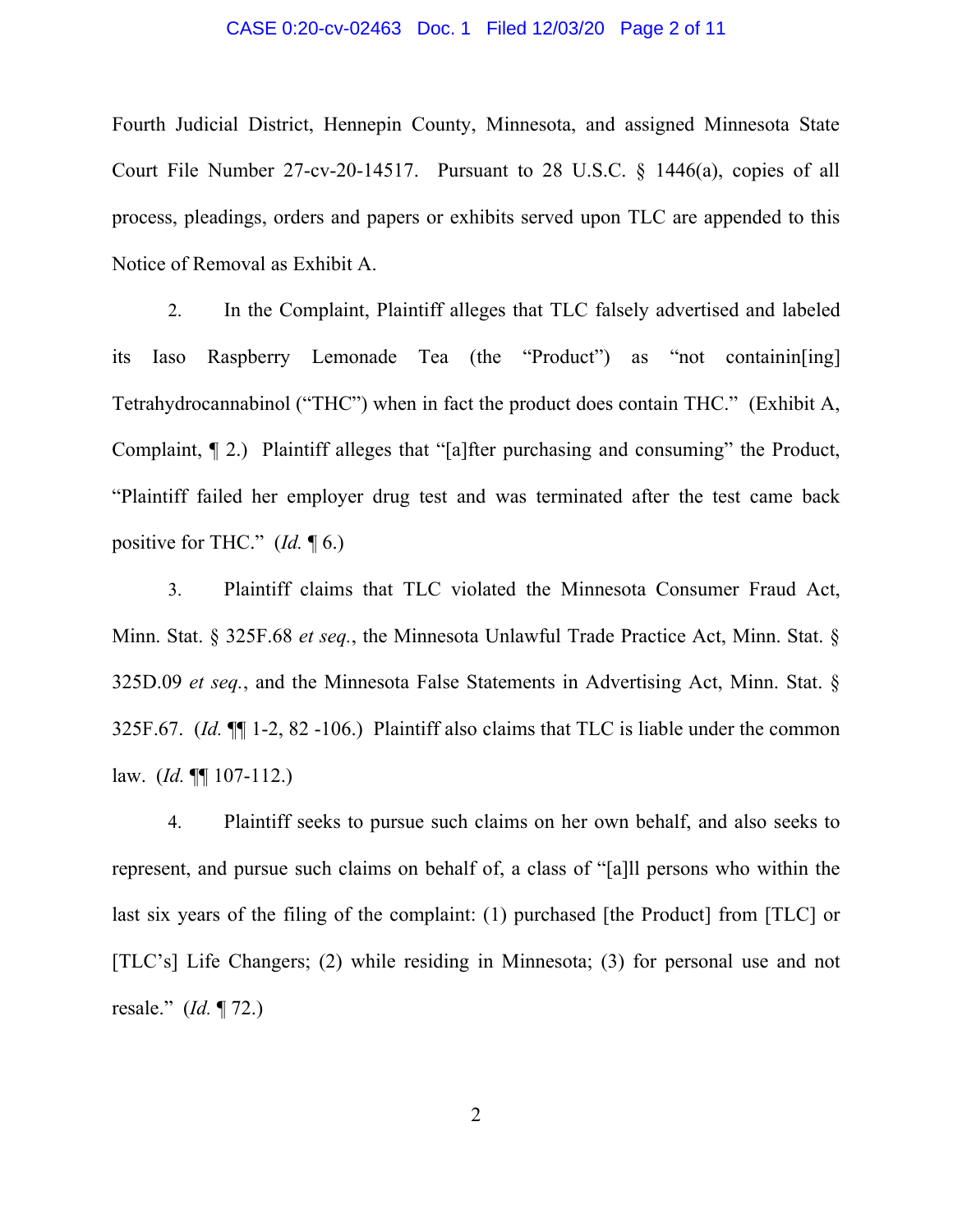#### CASE 0:20-cv-02463 Doc. 1 Filed 12/03/20 Page 3 of 11

5. This action may be removed to the United States District Court for the District of Minnesota on two separate grounds. First, the Complaint is removable because the Court has original jurisdiction based on diversity of the parties pursuant to 28 U.S.C. § 1332(a). Second, the Complaint is brought on behalf of a putative class that gives rise to jurisdiction under CAFA. *See* 28 U.S.C. § 1332(d).

## **DEFENDANT HAS SATISFIED THE PROCEDURAL REQUIREMENTS FOR REMOVAL**

6. This Notice of Removal is timely pursuant to 28 U.S.C. § 1446(b) because it is filed within 30 days of the time of service. Plaintiff served TLC on November 6, 2020.

7. The United States District Court for the District of Minnesota is the federal district court for the district embracing the place where the state court action was pending. *See* 28 U.S.C. § 1441(a).

8. A Notice of Filing Notice of Removal will be filed with the Minnesota District Court, Fourth Judicial District, Hennepin County, as required by 28 U.S.C. § 1446(d), and is attached hereto as Exhibit B. Copies of the same have been served upon Plaintiff's counsel as verified by the attached proof of service.

## **REMOVAL IS PROPER UNDER 28 U.S.C. § 1332 BECAUSE THIS COURT HAS DIVERSITY JURISDICTION**

9. Pursuant to 28 U.S.C. § 1332(a), this Court has original jurisdiction over a civil action when diversity among the parties is present and the amount in controversy exceeds the sum or value of \$75,000.

3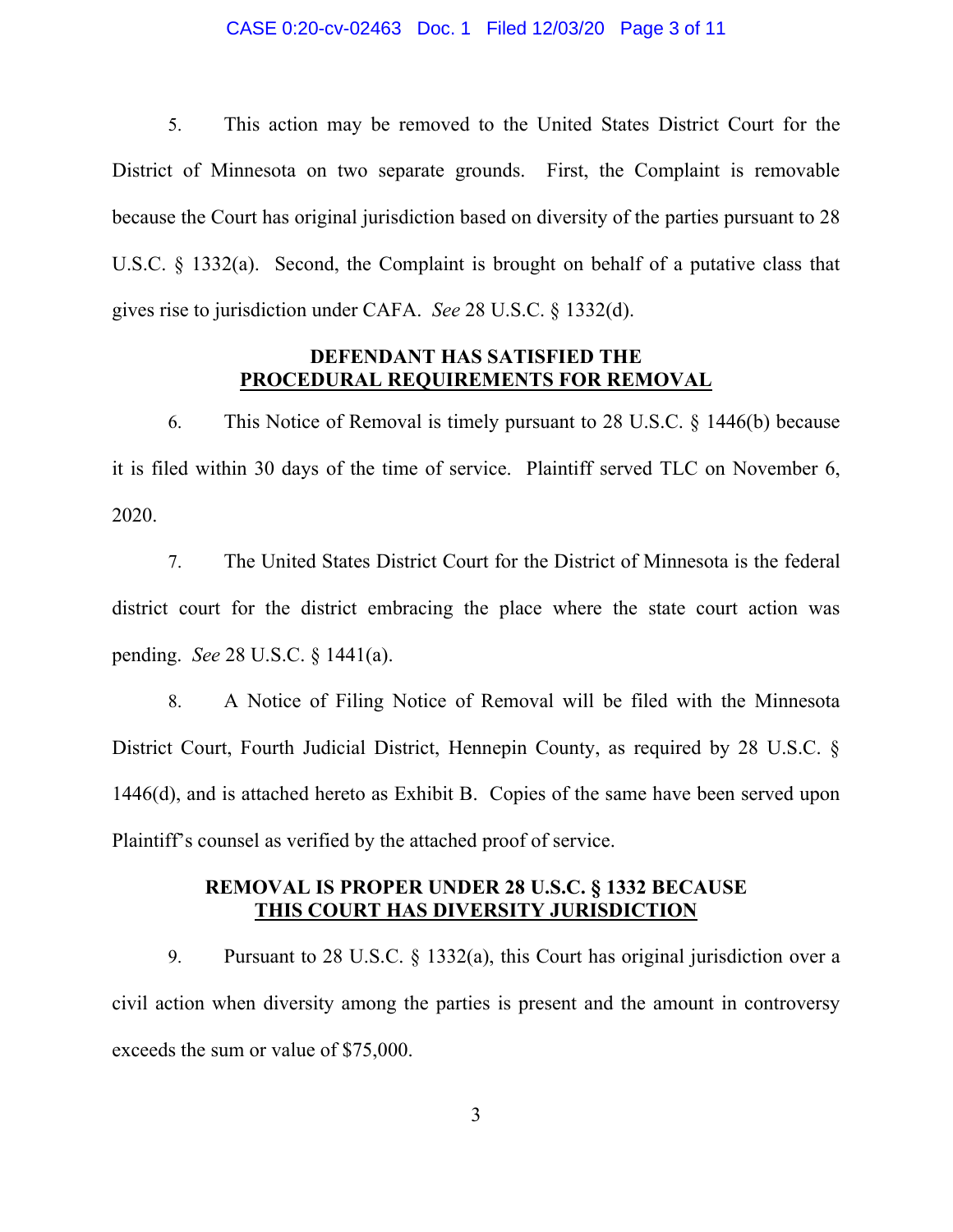#### CASE 0:20-cv-02463 Doc. 1 Filed 12/03/20 Page 4 of 11

10. For purposes of determining the amount in controversy upon removal, the Court assesses "not whether the damages are greater than the requisite amount, but whether a fact finder might legally conclude that they are." *Kopp v. Kopp*, 280 F.3d 883, 885 (8th Cir. 2002). Punitive damages are included when determining the amount in controversy. *See, e.g., Mathias v. Hettich*, NO. 2-CV-1014 (SRN/LIB), 2020 WL 5708920, at \*2 (D. Minn. Sept. 24, 2020).

11. Demands for restitution and statutory attorneys' fees are also included when determining the amount in controversy. *See Winters v. Winters*, No. 19-CV-3177- SRN-KMM, 2020 WL 1049145, at \*7 n.9 (D. Minn. Feb. 11, 2020), *report and recommendation adopted*, No. 19-CV-3177 (SRN/KMM), 2020 WL 1043742 (D. Minn. Mar. 4, 2020) (including relief for restitution when determining amount in controversy); *Rasmussen v. State Farm Mut. Auto. Ins. Co*., 410 F.3d 1029, 1031 (8th Cir. 2005) (noting that statutory attorneys' fees count towards amount in controversy); Minn. Stat. § 8.31, subd. 3a (authorizing reasonable attorneys' fees for violations of Minn. Stat. § 325F.68 *et seq.*, Minn. Stat. § 325D.09 *et seq.*, and Minn. Stat. § 325F.67).

### **a. Minimal Diversity Exists**

12. Minimal diversity exists under 28 U.S.C. § 1332(a)(1) when plaintiffs and defendant(s) are citizens of different states.

13. Plaintiff alleges that she is a citizen of Alabama. (Exhibit A, Complaint  $\P(9)$ 

4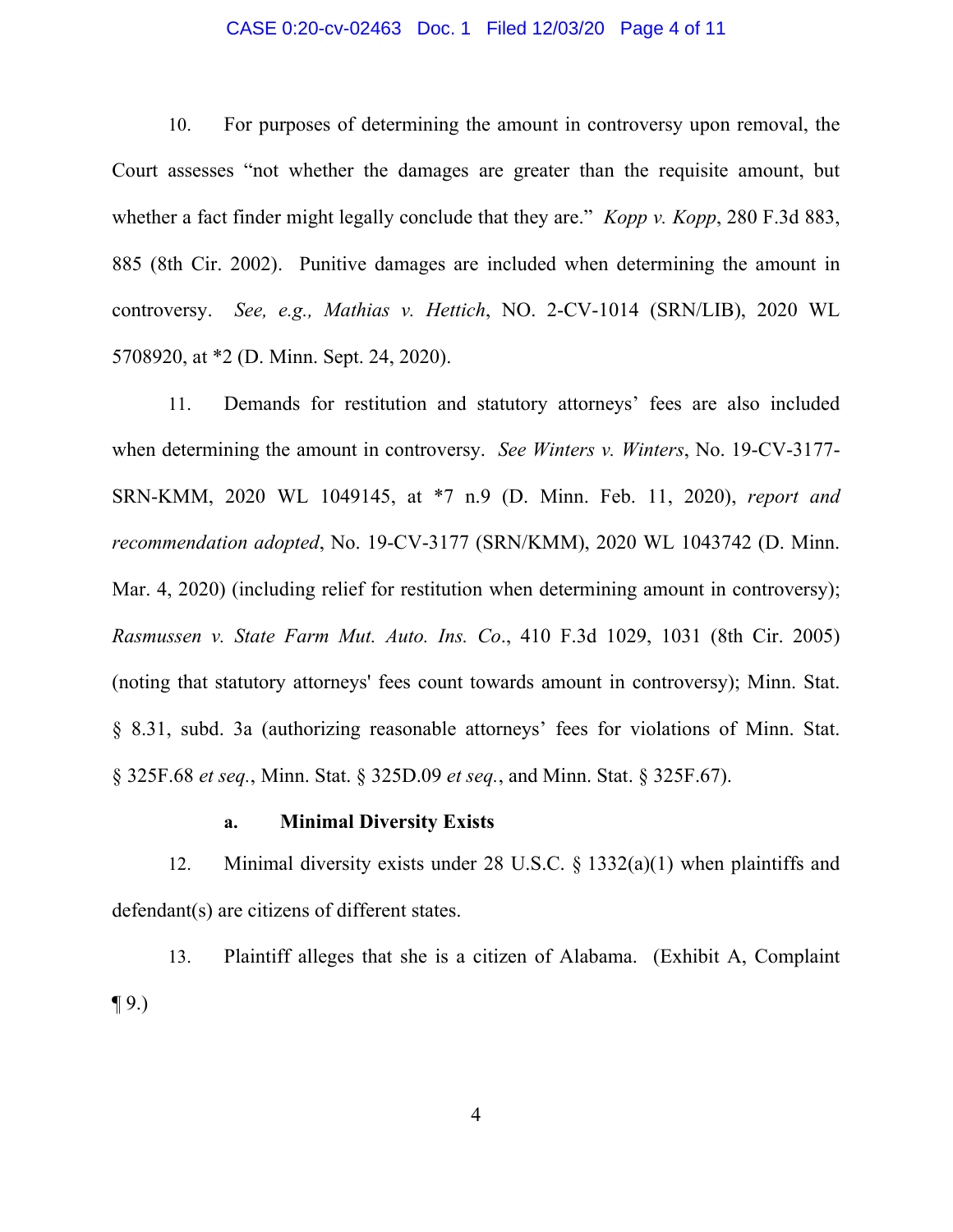#### CASE 0:20-cv-02463 Doc. 1 Filed 12/03/20 Page 5 of 11

14. TLC is a citizen of Michigan because it is a Michigan limited liability company with its principal place of business in Michigan. (*Id.* ¶ 11.) "An LLC's citizenship, for purposes of diversity jurisdiction, is the citizenship of each of its members." *OnePoint Solutions, LLC v. Borchert*, 486 F.3d 342, 346 (8th Cir. 2007); *see also ARP Wave, LLC v. Salpeter*, 364 F. Supp. 3d 990, 1001 (D. Minn. 2019) (noting "for purposes of diversity jurisdiction, a limited-liability company ('LLC') takes the citizenship of all of its members and 'sub-members' and 'sub-sub-members.'") (internal quotations omitted). Jack Fallon is the sole member of TLC. (*Id.* ¶ 12.) Mr. Fallon is a citizen of Michigan. (*See* Licari Decl. ¶ 3.)

15. Therefore, diversity exists because Plaintiff is a citizen of a different state than TLC and its members.

## **b. Plaintiff Seeks Relief in Excess of \$75,000**

16. Although Plaintiff does not specify in the Complaint the amount of relief she seeks, it is apparent from the face of the Complaint that she seeks relief in excess of \$75,000.

17. While TLC disputes Plaintiff's allegations, including that Plaintiff is entitled to damages, Plaintiff's Complaint puts in controversy the amount necessary for diversity jurisdiction.

18. Plaintiff claims that TLC's alleged false advertising and mislabeling caused her to fail her employer's drug test, which caused the termination of her employment in Minnesota. (*See* Exhibit A, Complaint ¶¶ 6, 10, 59-64.)

5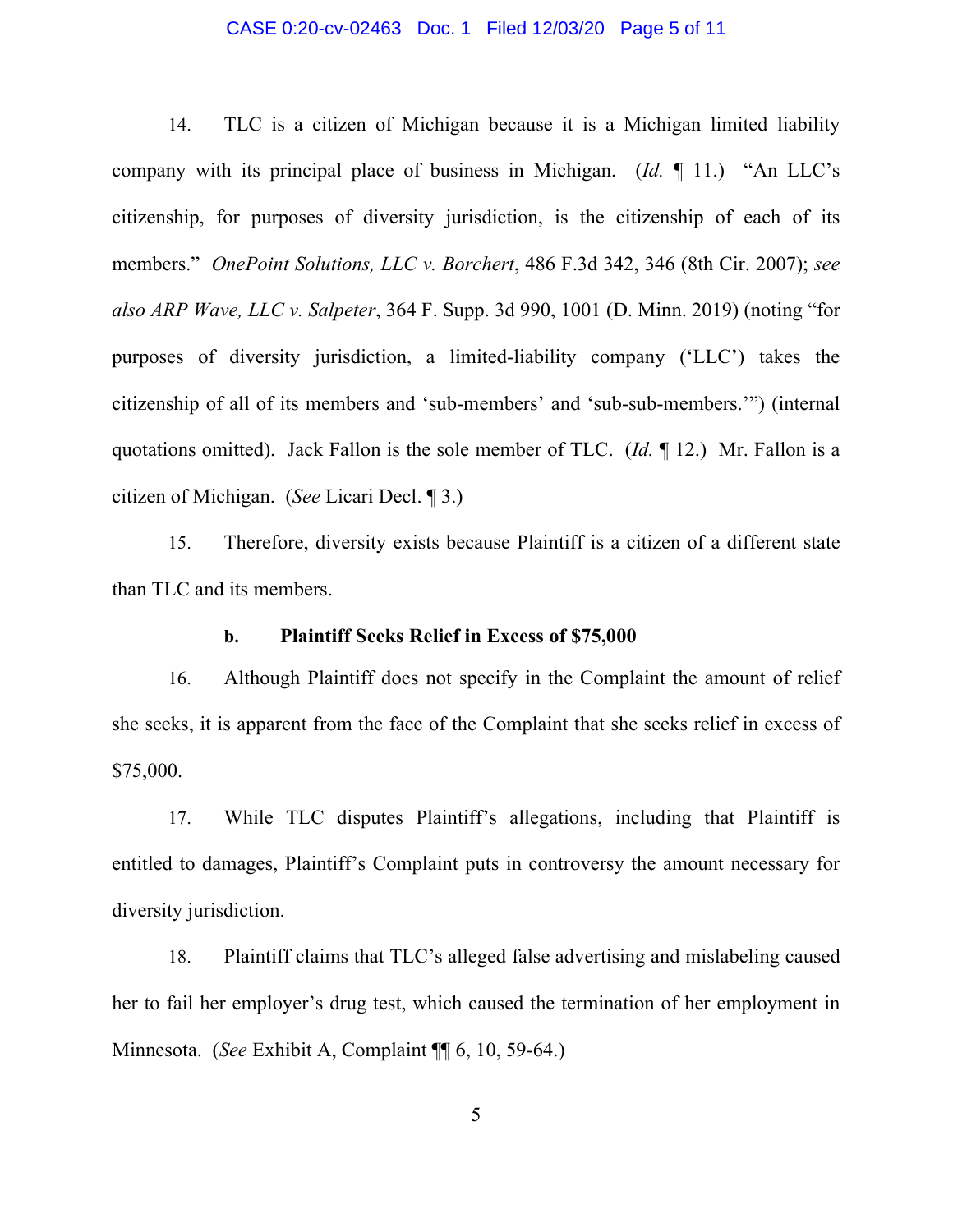#### CASE 0:20-cv-02463 Doc. 1 Filed 12/03/20 Page 6 of 11

19. According to Ziprecruiter, the average annual compensation for employees employed in Minnesota is approximately \$57,000 per year. *See*  https://www.ziprecruiter.com/Salaries/Average-Salary--in-Minnesota (last accessed November 20, 2020).

20. Plaintiff also alleges she paid \$115 for the Product and two other products. (Exhibit A, Complaint ¶¶ 43-44.)

21. In her Complaint, Plaintiff demands "[m]onetary damages," "restitution," "[p]enalties as provided by law," permanent injunctive relief, attorneys' fees, and potentially punitive damages on behalf of herself and the putative class. (*Id.* at p. 19, Prayer For Relief.) It is apparent from the face of the Complaint that Plaintiff seeks relief in excess of \$75,000 because Plaintiff seeks, among other things compensatory damages (including her alleged loss of income), attorneys' fees, penalties, and injunctive relief. Because all of the requirements of 28 U.S.C. § 1332(a) are met, TLC is entitled to remove this action to this Court.

# **REMOVAL IS PROPER UNDER 28 U.S.C. § 1332(d) BECAUSE THIS COURT HAS JURISDICTION UNDER CAFA**

22. This Court also has original jurisdiction over this action under CAFA. *See*  28 U.S.C. § l332(d). CAFA grants district courts original jurisdiction over class actions filed under state law in which: (1) any member of a putative class is a citizen of a state different from any defendant; (2) the members of the putative class are over 100 people; and (3) where the amount in controversy for the putative class exceeds \$5,000,000. *Id.*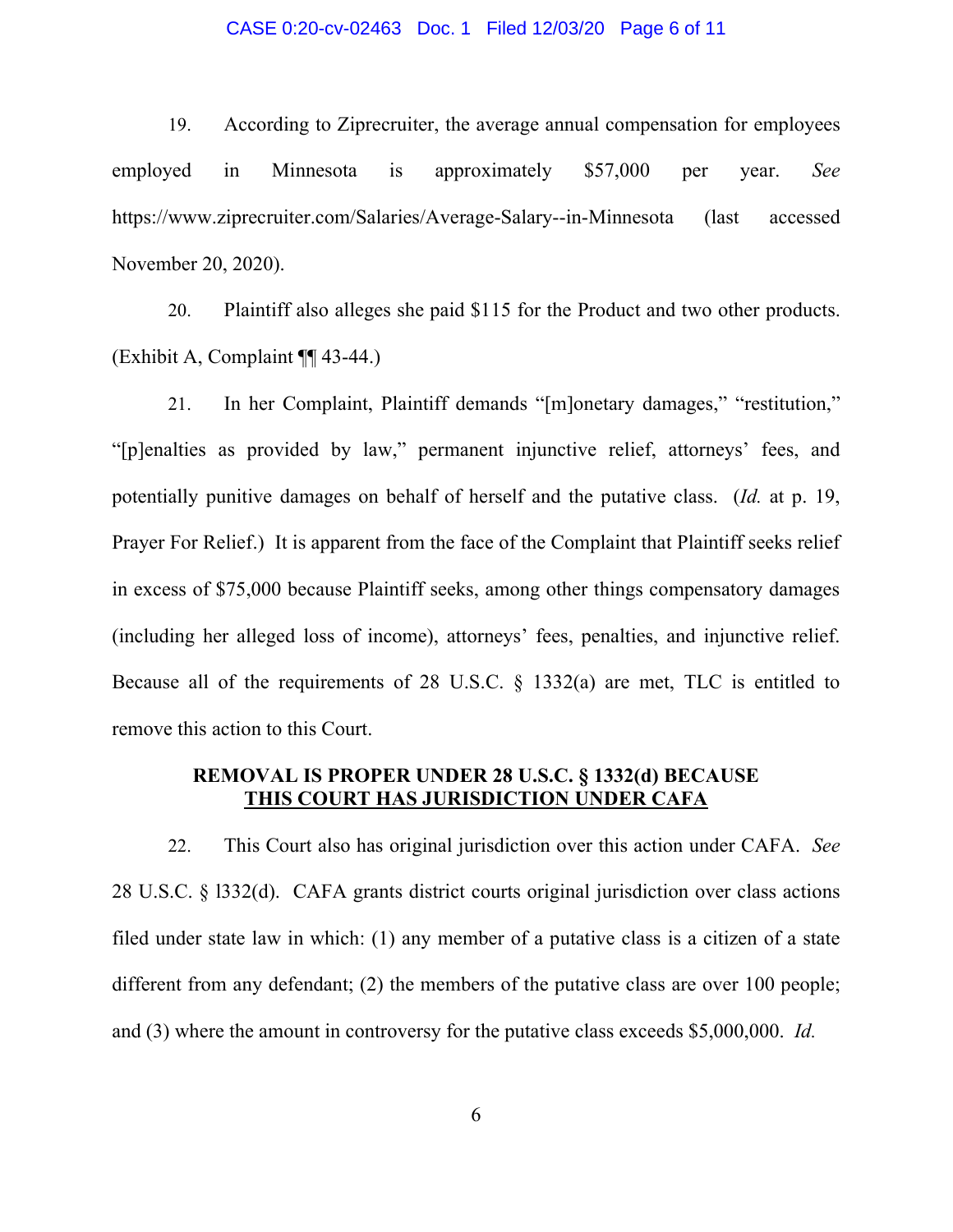#### CASE 0:20-cv-02463 Doc. 1 Filed 12/03/20 Page 7 of 11

23. When the notice of removal *plausibly alleges* that a class might recover actual damages, punitive damages, and attorneys' fees aggregating more than \$5 million, "then the case belongs in federal court unless it is legally impossible for the plaintiff to recover that much." *Pirozzi v. Massage Envy Franchising, LLC*, 938 F.3d 981, 984 (8th Cir. 2019) (citations omitted). "Even if it is highly improbable that the Plaintiffs will recover the amounts Defendants have put into controversy, this does not meet the legally impossible standard." *Id*.

### **a. Minimal Diversity Exists**

24. Minimal diversity exists under CAFA when any plaintiff, or prospective class-member, is a citizen of a different state than any defendant. 28 U.S.C.  $$1332(d)(2)(A).$ 

25. Plaintiff alleges that she is a citizen of Alabama. (Exhibit A, Complaint ¶ 9.) Plaintiff also seeks to represent a class of "all persons who within the last six years of the filing of the complaint: (1) purchased [the Product] from [TLC] or [TLC's] Life Changers; (2) while residing in Minnesota; (3) for personal use and not for resale." (*Id.*  ¶ 72.) In contrast, TLC is a citizen of Michigan. (*Id.* ¶ 11; *see also* Licari Decl. ¶ 3.) Therefore, diversity exists as Plaintiff and the putative class members are citizens of a different state than TLC.

### **b. There Are at Least 100 Members in Plaintiff's Putative Class**

26. CAFA requires the existence of at least 100 members in Plaintiff's putative class. 28 U.S.C.  $\S$  1332(d)(5)(B).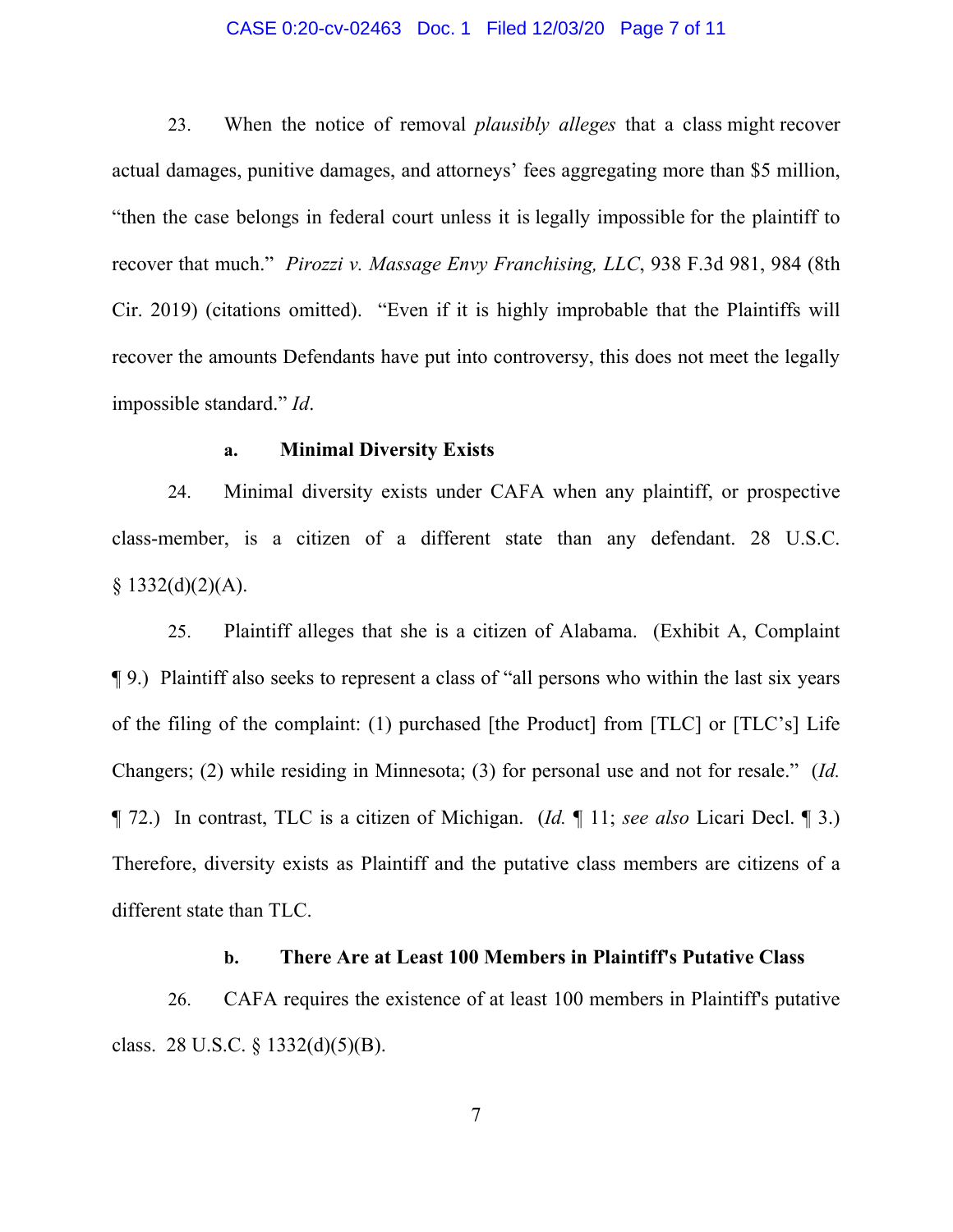#### CASE 0:20-cv-02463 Doc. 1 Filed 12/03/20 Page 8 of 11

27. As noted above, Plaintiff seeks to represent a class of "all persons who within the last six years of the filing of the complaint: (1) purchased [the Product] from [TLC] or [TLC's] Life Changers; (2) while residing in Minnesota; (3) for personal use and not for resale." (Exhibit A, Complaint ¶ 72.)

28. Plaintiff further estimates that there are more than 40 potential members of the Class. (*See* Complaint ¶ 75.)

29. While TLC disputes that Plaintiff's claims are appropriate for class treatment, TLC's records reflect that that more than 600 persons with residential shipping and billing addresses in Minnesota have purchased the Product during the last two years alone. (*See* Licari Decl. ¶ 4.)

### **c. Plaintiff Seeks Relief in Excess of \$5,000,000**

30. Notwithstanding Plaintiff's failure to allege the total amount of monetary relief she seeks, CAFA authorizes the removal of class actions in which the amount in controversy for all potential class members exceeds \$5 million. *See* 28 U.S.C. § 1332(d). "[A] defendant's notice of removal need include only a plausible allegation that the amount in controversy exceeds the jurisdictional threshold." *Dart Cherokee Basin Operating Co., LLC v. Owens*, 135 S. Ct. 547, 554 (2014).

31. TLC denies Plaintiff's claim of wrongdoing, denies the allegations in the Complaint, and denies that Plaintiff can meet the requirements for class certification. As pled, however, the total amount of compensatory damages, restitution, penalties, punitive damages, attorneys' fees, injunctive relief and other monetary relief at issue in this action,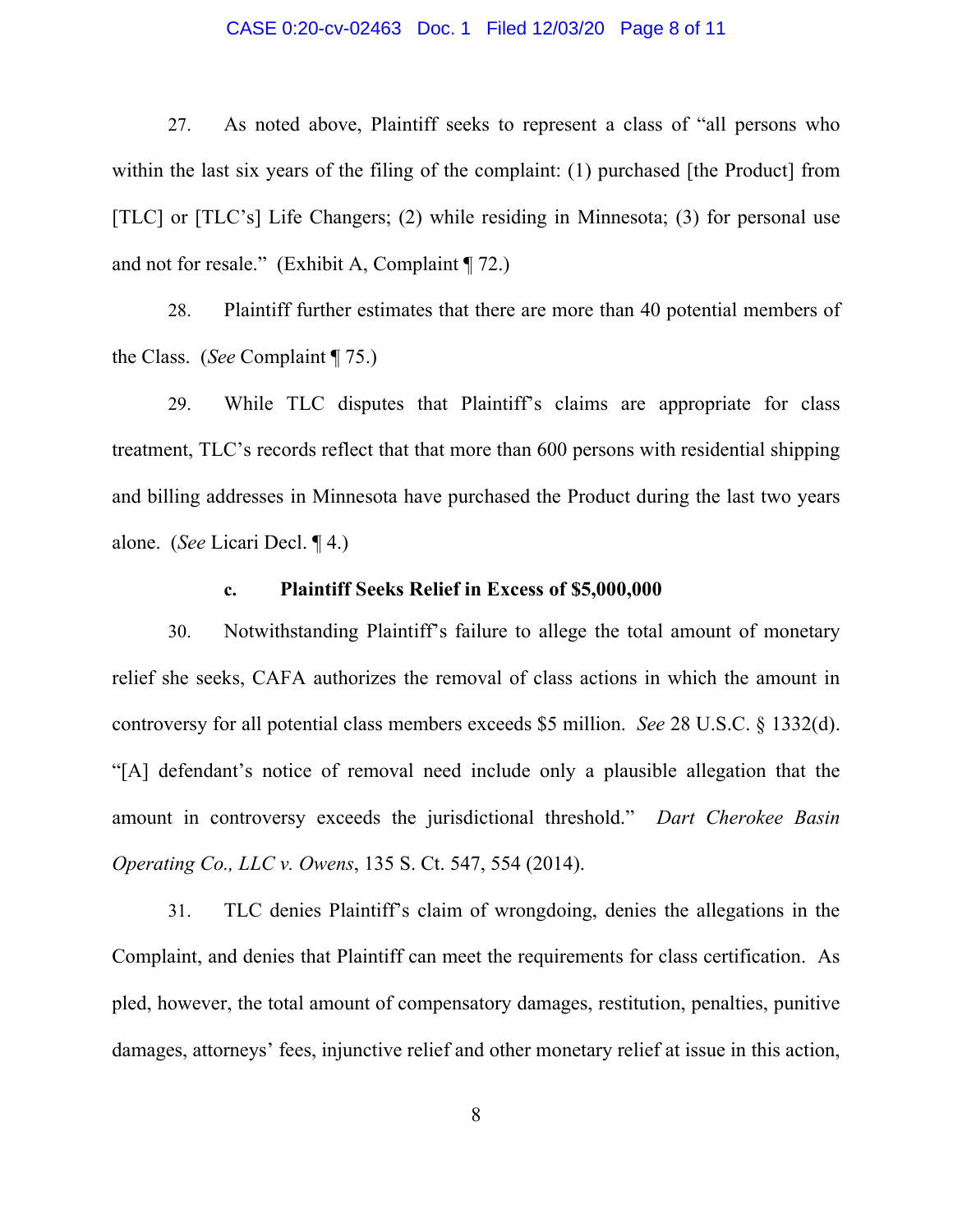#### CASE 0:20-cv-02463 Doc. 1 Filed 12/03/20 Page 9 of 11

on an aggregate, class-wide basis, would exceed CAFA's \$5 million jurisdictional minimum.

32. Indeed, since 2014, more than 600 different individuals with residential shipping and billing addresses in Minnesota have purchased the Product. (*See* Licari Decl.  $\P$  4.)

33. As discussed above, one of Plaintiff's demands for relief seeks money damages, which, according to Plaintiff's allegations would include her lost income. (Exhibit A, Complaint at p. 19, Prayer For Relief.) While TLC disputes Plaintiff's allegations and disputes that other persons lost their employment as a result of any conduct by TLC, Plaintiff's allegations in her Complaint presume that the putative class she seeks to represent sustained damages similar to or the same as the damages for which Plaintiff claims. As set forth above, the average annual income for employees in Minnesota is \$57,000. Because the putative class arguably consists of more than 600 people, the potential relief Plaintiff seeks on behalf of putative class members (who Plaintiff alleges are similarly situated) exceeds CAFA's \$5 million jurisdictional limit.

34. Accordingly, because all of the requirements of CAFA are met, TLC is entitled to remove this action to the United States District Court for the District of Minnesota for this additional and separate reason.

### **RESERVATION OF RIGHTS AND DEFENSES**

35. No admission of fact, law, liability or damages is intended by this Notice of Removal, and all defenses, affirmative defenses, objections, and motions hereby are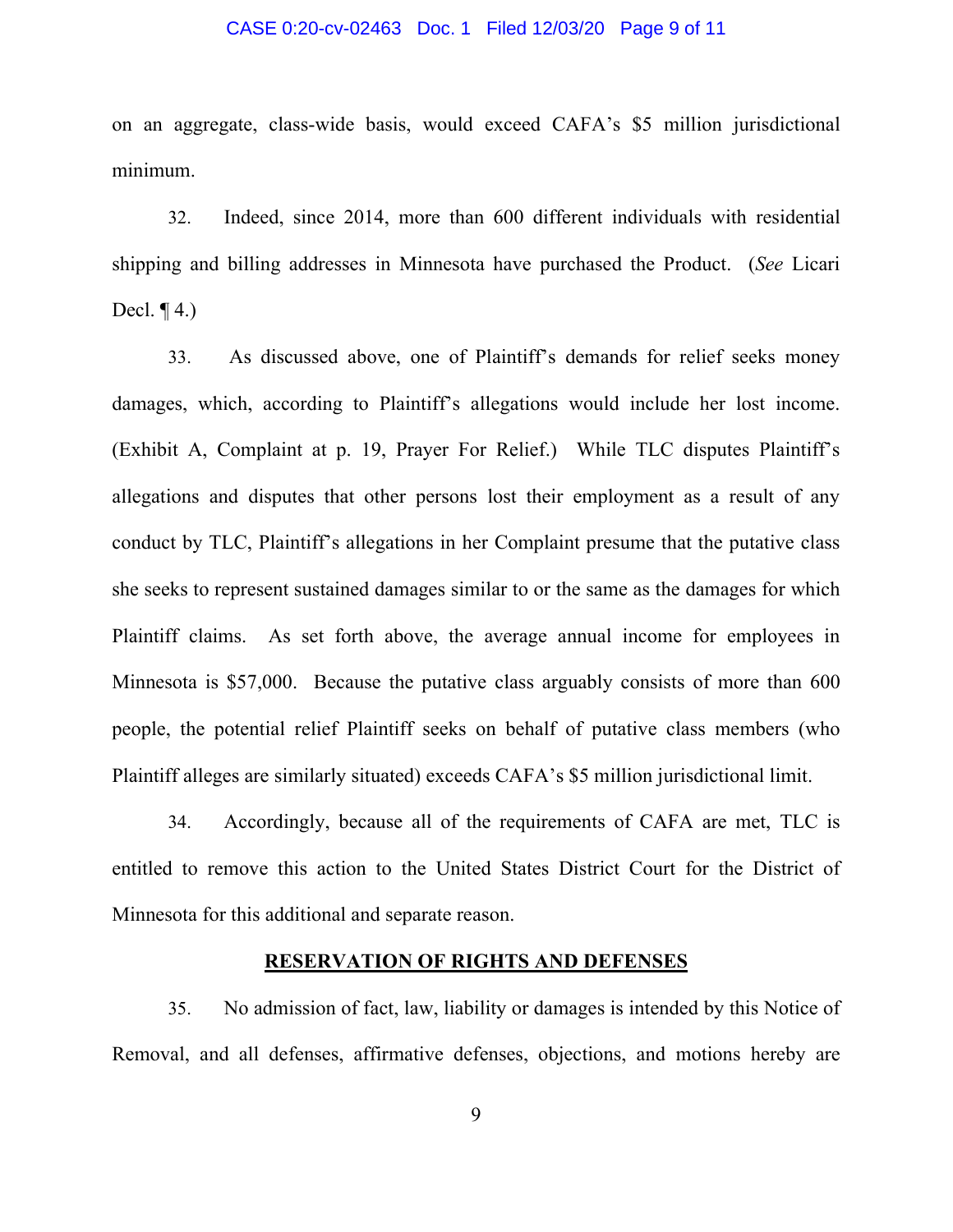#### CASE 0:20-cv-02463 Doc. 1 Filed 12/03/20 Page 10 of 11

reserved. TLC does not waive, and expressly reserves, all rights, including but not limited to, the rights to challenge: (a) Plaintiff's standing, pursuant to Rule 12(b)(1); (b) whether Plaintiff has stated a claim upon which relief may be granted, pursuant to Rule  $12(b)(6)$ ; and (c) the propriety of class certification pursuant to Rule 23.

36. If any question arises as to the propriety of the removal of this action, TLC requests the opportunity to brief any disputed issues and to present oral argument in support of its position that this case is properly removable.

**WHEREFORE**, TLC respectfully removes this action from Minnesota District Court, Fourth Judicial District, Hennepin County, to the United States District Court for the District of Minnesota.

Dated this 3rd day of December, 2020. Respectfully submitted,

*/s/* Kristina H. Kaluza Kristina H. Kaluza (#0390899) DYKEMA GOSSETT PLLC 4000 Wells Fargo Center 90 South Seventh Street Minneapolis, Minnesota 55402 Phone: (612) 486-1520 kkaluza@dykema.com

- and -

Lauri A. Mazzuchetti (*pro hac vice* to be submitted) Glenn T. Graham (*pro hac vice* to be submitted) KELLEY DRYE & WARREN LLP One Jefferson Road